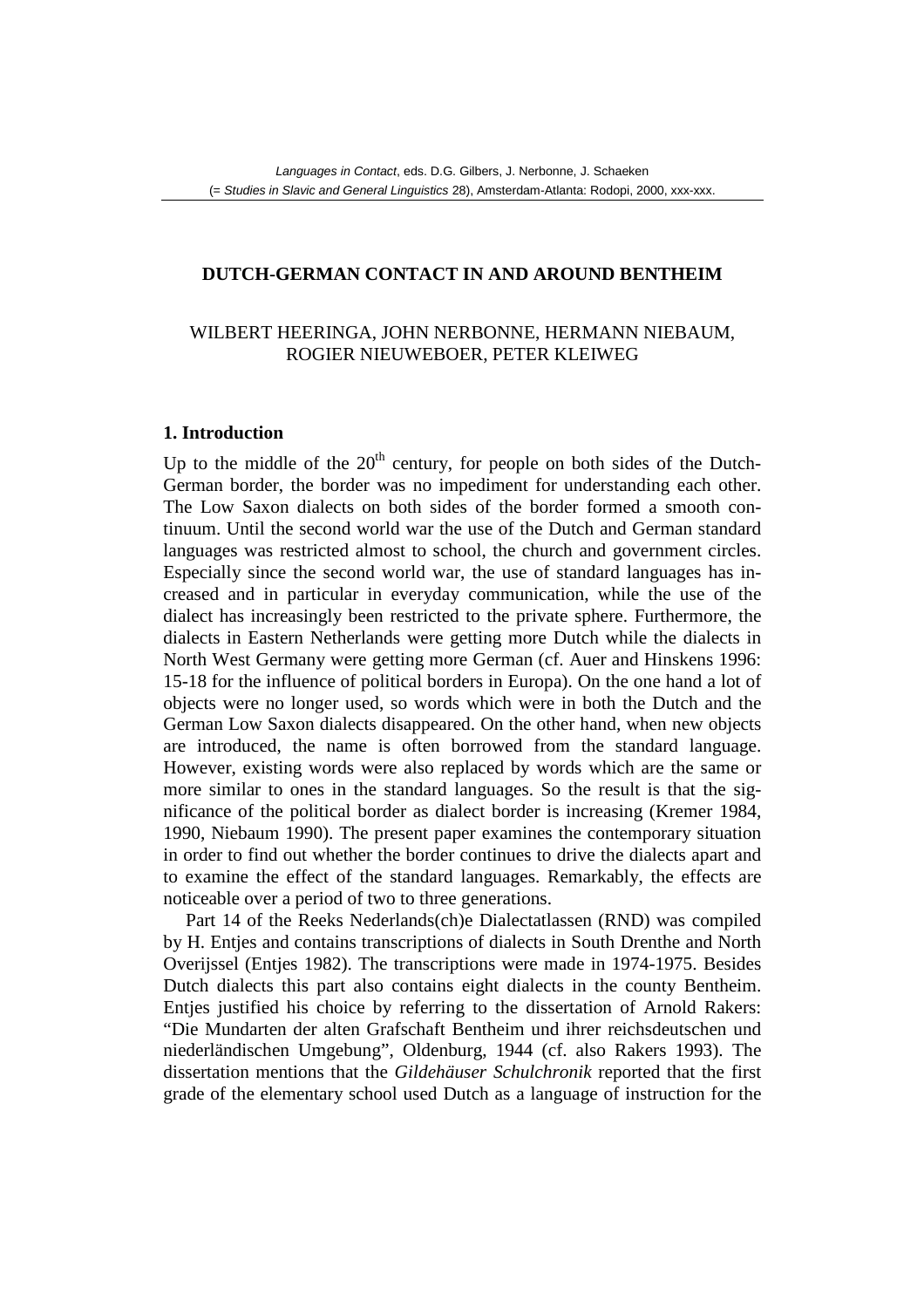#### 2 WILBERT HEERINGA ET AL.

last time in April, 1902. In 1925 Laar was the last reformed church which sang psalms in Dutch in services. National Socialism completely pushed away the use of Dutch language only in 1933. But Dutch sacred writings and the Dutch *Statenbijbel* were still used for a long time.

In this paper we investigate the (changes in the) relation between the eight variants in Bentheim, and nine Dutch dialects which form a ring around Bentheim (see Figure 1). We research the influence of political borders and language standardisation. For this purpose we use Levenshtein distance for measuring the phonetic distances between dialects. The distance measure is explained in Kruskal (1983) and was first applied to dialect data by Kessler (1995). Using Levenshtein distances two strings (two dialectal pronunciations of the same word) are compared by calculating the cost of (the least costly set of) operations mapping one phonetic transcription to another. The basic costs are those of insertions, deletions and substitutions. The basic procedures are made more sensitive by using bundles of features and weighting operation costs by phonetic similarity (realised in feature overlap).

On the basis of the Levenshtein distances the dialects are classified by clustering (Jain and Dubes 1988) or multidimensional scaling (Kruskal and Wish 1984). The final result of clustering is a dendrogram which is a hierarchically structured tree in which the dialects are the leafs. The result of multidimensional scaling is a map, where the geographic distance between kindred dialects is small, and between different dialects great. Nerbonne et al. (1996), Nerbonne and Heeringa (1998) and Nerbonne et al. (1999) show the application of the comparison and classification methods on Dutch dialects.



**Figure 1**. The locations of the Dutch and German dialects.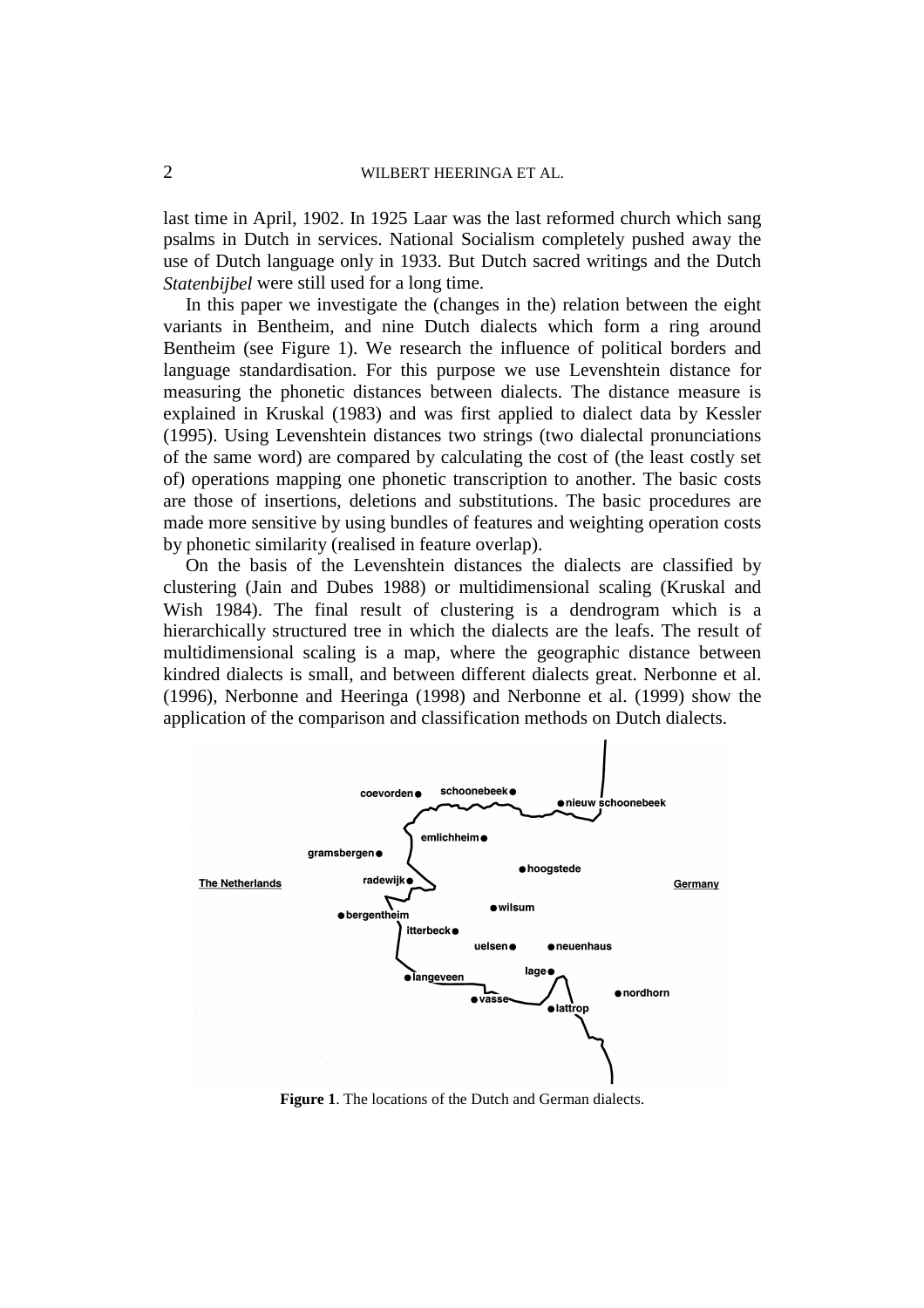#### **2. Data**

## **2.1 Dialects**

To examine changes in time we need comparable sources from different times. As mentioned, as the older one we used transcriptions in the RND, made in 1974-1975. We selected 9 Dutch and 8 German variants, so we get a total of 17 variants. The average age of the informants of these variants is 58. Per site, two informants were interviewed, except for Nieuw Schoonebeek and Wilsum, where three informants were interviewed. Entjes interviewed the informants mostly on the basis of a Dutch questionnaire. When this resulted in problems in connection with the German locations, he could almost always solve the problem by using his own dialect (dialect of Vroomshoop). In some cases, he could only solve the problem by using standard German.

A newer source was not available, so in 1999 we conducted new interviews and made transcriptions of the same dialects. To maximise the time span, we interviewed younger informants. Their average age is 39. Per site we interviewed one informant, except for Lattrop and Vasse where we interviewed two informants. For the Dutch dialects we used the questionnaire as given in part 14 of the RND. For the German dialects we made a German translation of the Dutch questionnaire and used that one. The present inhabitants of Bentheim understand Dutch more poorly than the inhabitants in the past, so using a Dutch questionnaire would have resulted in a translation with a lot of echo forms.

When making transcriptions of the recordings, we took the old RND transcriptions as a basis, and made changes in it where we heard differences. We chose this procedure to guarantee maximal consistency of the new transcriptions with the old ones.

The complete RND questionnaire consists of 141 sentences. For our research, from these sentences we chose 100 words, which we think are representative for the range of sounds in the varieties. When making new recordings, we only recorded the sentences which contains one or more of the 100 words.

#### **2.2 Standard languages**

To examine the influence of the standard languages we need transcriptions of standard Dutch and standard German which are consistent with the dialect transcriptions.

#### **2.2.1 Standard Dutch**

For the Dutch transcription we took the *Tekstboekje* of Blancquaert (1939) as a basis. The phonetic system used in it is the same as in the RND, with the exception of some extensions we will mention below. Using this "textbook" we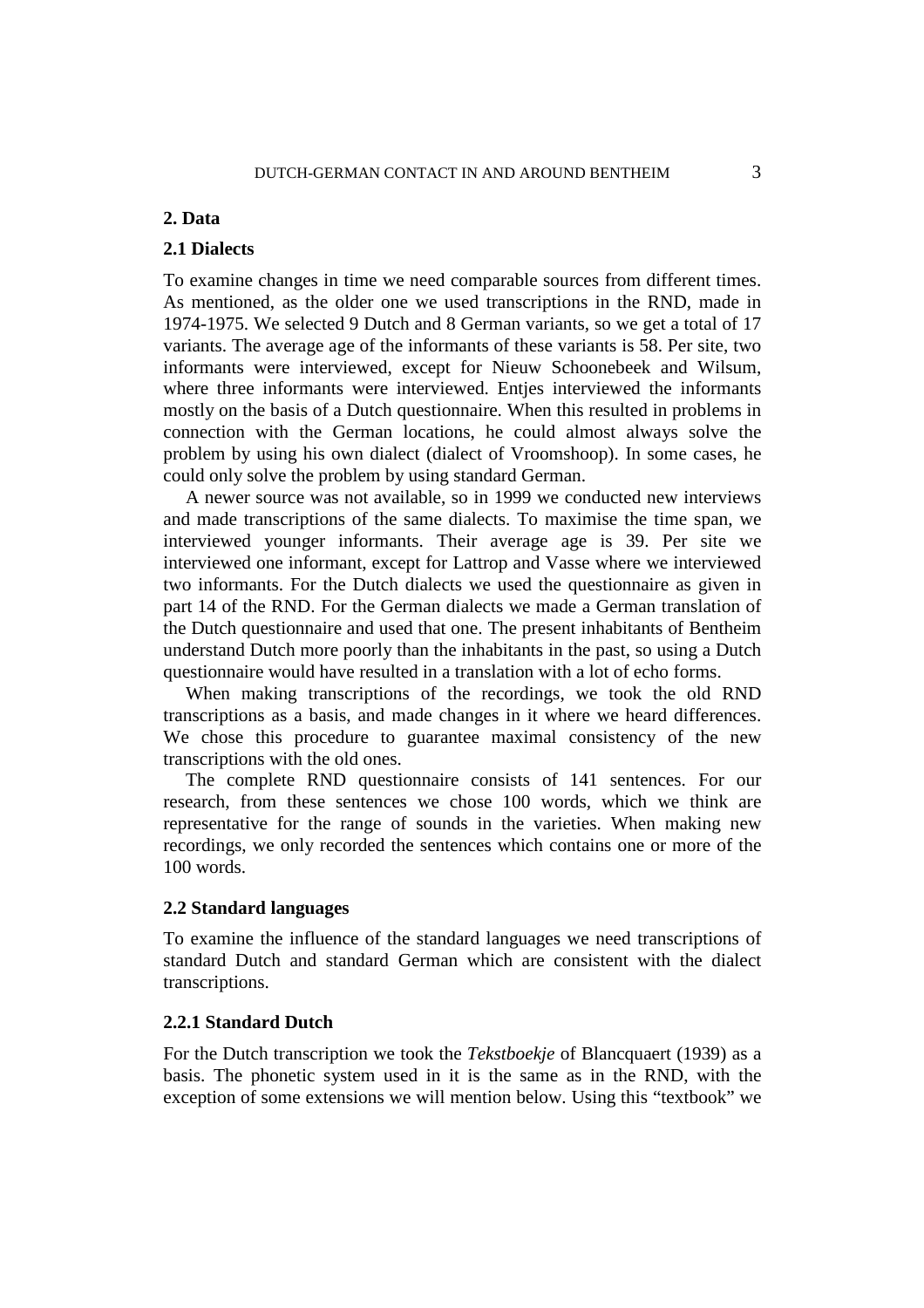#### 4 WILBERT HEERINGA ET AL.

obtain a consistent word list because Blancquaert edited a great many parts of the RND, while other editors learned transcription from Blancquaert or worked with his outlines.

Transcriptions were taken from this textbook whenever the context was not significantly different from the RND questionnaire context. For words which could not be found there, transcriptions were made which are analogous to similar words in the source.

In the textbook, Blancquaert uses only  $[r]$ , no  $[R]$ . However, in the RND the [R] is used. Because in Dutch both realisations are allowed, in the word list for each word containing one or more  $\langle r \rangle$ 's, we also note a variant in which the  $\langle r \rangle$ 's are pronounced as [R]. Further, Blancquaert transcribed both the labiodental and the bilabial  $\langle w \rangle$  as [w]. In the RND a distinction is made between them. In our word list, at each place where  $a \le w$  appears at the beginning of a syllable, we note it as [v]. If a  $\langle w \rangle$  appears at the end of a syllable or after  $\langle u \rangle$  (for example:  $\langle \text{nieuwe} \rangle$ ,  $\langle \text{duwen} \rangle$ ,  $\langle \text{brouwer} \rangle$ ), we note it as [w]. The  $[\gamma]$  is noted at the beginning of a syllable, the  $[\chi]$  at the end of a syllable. Blancquaert notes  $\langle t \rangle$  as [tj], for example:  $\langle$ tuintjes is [tœ.<sup>y</sup>ntjəs],  $\le$ kindje $>$  is [k $\pm$ ntj $\ge$ ]. This is like the notation of the RND, with the exception of part 16 (Groningen and Noord-Drenthe) where  $\langle t \rangle$  is noted as [c]. If a word ends on the syllable  $\langle en \rangle$  (for example:  $\langle$ komen $\rangle$ ,  $\langle$ rozen $\rangle$ ,  $\langle$ open $\rangle$ ), Blancquaert always notes that syllable as  $\langle$  an $\rangle$ . However, we always omit the final n (for example: [ko.mə], [ro:zə], [o.pə]). This is in accordance with the pronunciation given in CELEX and Paardekooper (1998). Blancquaert did not note which syllable is stressed. We also did not. Note that in both the textbook and the RND, the [o] preceding the [m], [n] or [n] is noted as [ $\sigma$ ] (for example in: <br/> <ht>, <ht>, <honger>).

In the texts of Blancquaert, a distinction is made between  $[v]$  and  $[f]$ , for example:  $\langle \text{vier} \rangle$  is  $[\text{vi} \cdot \text{r}]$  and  $\langle \text{fier} \rangle$  is  $[\text{fi} \cdot \text{r}]$ . It seems that both in the textbook and in the RND a [v] is transcribed if  $a \langle v \rangle$  is noted and a [f] is transcribed if a  $\leq$  is noted. In the newer transcriptions we made, for most dialects only the [f] was heard and noted, even where in spelling  $a \langle v \rangle$  would be spelled. But for present-day standard Dutch the same applies: both, the  $\langle v \rangle$  and the  $\langle f \rangle$  are pronounced as [f]. So we made a 1974 version of standard Dutch with distinction between [v] and [f], and a 1999 version of standard Dutch in which only the [I] is used. This will also avoid that the results unfairly show that the 1999 dialects diverged from standard Dutch.

In the RND the [c] is never used, although one should expect this sound in the transcriptions of Brabant and Limburg dialects. Instead of it the  $[x]$  was used. To keep the material consistent, we did the same for the new transcriptions, although sometimes the  $|c|$  was heard in the recordings of the German dialects.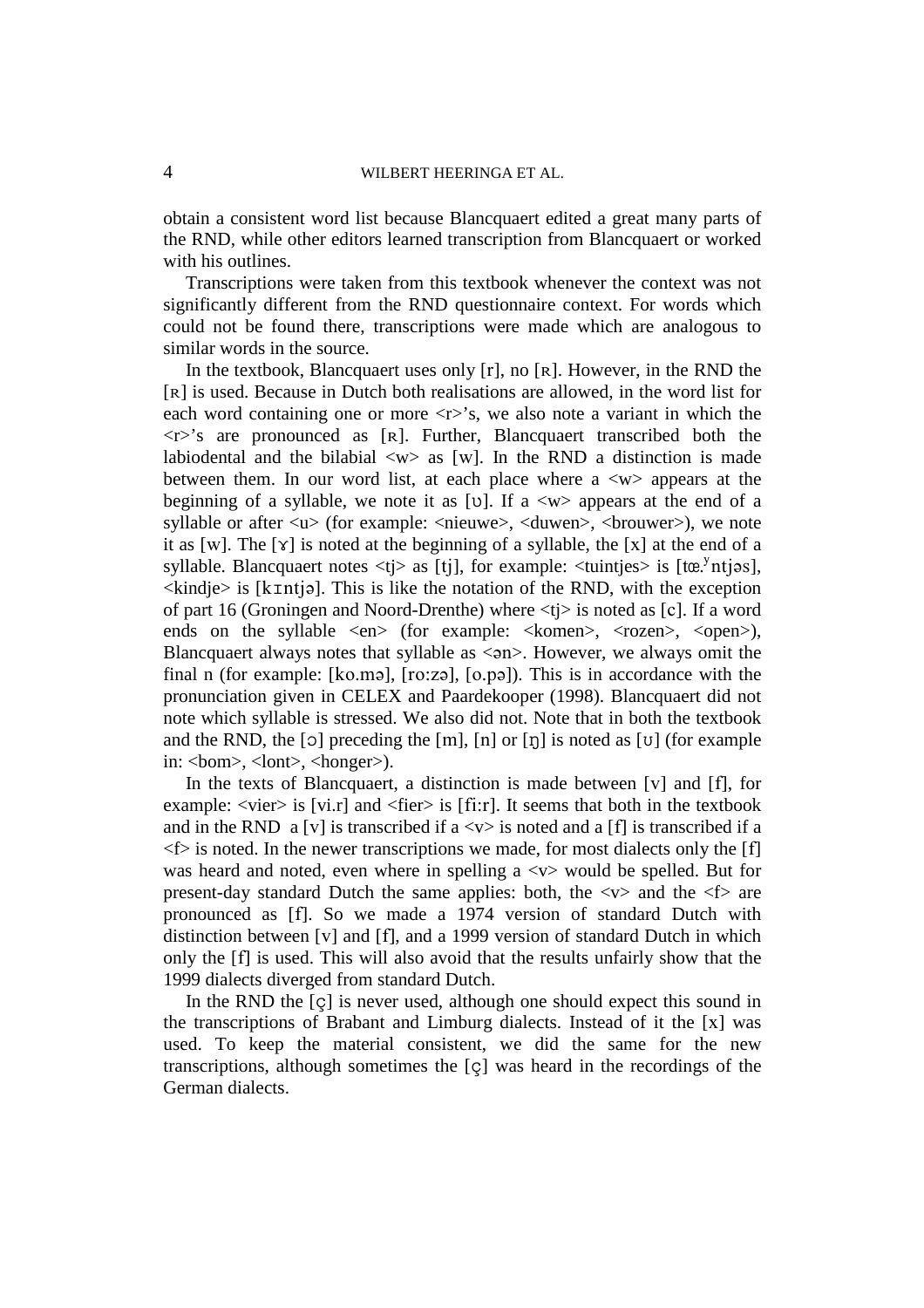#### **2.2.2 Standard German**

For making a Standard German word list, we used the *Wörterbuch der deutschen Aussprache* (1969). Using this dictionary, one should be aware of the fact that IPA  $[\alpha]$  is noted as [a], while IPA [a] is noted as  $[\alpha]$ . The IPA [v] is noted as [v]. Because the RND [v] is not the same as the [v] used in this dictionary, for German we used [u] instead of it.

In the dictionary the  $\langle r \rangle$  is always noted as [r], never as [R]. However, in the RND the  $\lceil R \rceil$  is used. Because in German both realisations are allowed, in the word list for each word containing one or more  $\langle r \rangle$ 's, we also note a variant in which the  $\langle r \rangle$ 's are pronounced as [R].

As in the Blancquaert/RND notation, the  $[5]$  preceding the  $[m]$ ,  $[n]$  or  $[p]$  is noted as [ $\sigma$ ]. The [x] was noted where the [ $\sigma$ ] was given in the dictionary, and this procedure was carried over to the transcriptions of the 1999 varieties.

The dictionary uses only the [f]. The [v] represents the bilabial voiced sound which is usually noted as  $[v]$  in Dutch transcriptions. Furthermore, only the  $[x]$ is used, the  $[\gamma]$  never appears.

In the dictionary, three diphthongs are mentioned:  $\langle au \rangle$  transcribed as [ao],  $\langle eu \rangle$  or  $\langle \langle \text{au} \rangle$  transcribed as [0 $\emptyset$ ], and  $\langle ei \rangle$  or  $\langle ai \rangle$  transcribed as [ae]. Below the two elements, an arch is noted. However, the notation of the diphthongs is not consistent with the RND notation. According to the dictionary the <ou> in Dutch <Gouda>, <Dosterhout> and <br/> <br/>downmodules is equal to the German <au>. Therefore we use the Blancquaert/RND notation for the German  $\langle au \rangle$ : [0.<sup>u</sup>]. Some people have the opinion that the German  $\langle au \rangle$  is more open than the Dutch  $\langle 0u \rangle$  or  $\langle 2u \rangle$ . The German  $\langle 2u \rangle$  or  $\langle 2u \rangle$  is equal to the Dutch  $\langle 0i \rangle$  as in  $\le$ spoiler>. We note it as [0.<sup>i</sup>]. The German  $\le$ ei> or  $\le$ ai> is equal to the Dutch  $\langle a$  as in  $\langle ma|$ . We note it as  $[\alpha$ .<sup>1</sup>].  $\blacksquare$ 

According to Koenraads (1967), who uses the same notation as in the *Wörterbuch der deutschen Aussprache*, German diphthongs are falling diphthongs. The first component is stressed more strongly than the second component. In Blancquaert and in the RND this is indicated by noting the first element half long and the second element smaller or in superscript. For reasons of consistency, we applied this notation to the German diphthongs as well.

In the dictionary it is mentioned that in words ending in  $\langle en \rangle$  or  $\langle em \rangle$  the [a] may be omitted after [f], [v], [s], [z], [f], [z], [c], [x], [pf] and [ts] in some situations (at fast rates of speech, in some phonological environments). However, in the diminutive ending  $\langle$ chen $\rangle$  the [ə] is always pronounced. In our transcription, after [f], [v], [s], [z], [f], [3], [ç], [x], [pf] or [ts] we give a second variant in which  $[9n]$  is replaced by  $[n]$ .

In words ending in  $\langle en \rangle$  the [ə] may be omitted after [p], [b], [t], [d], [k] and [q]. This is not allowed in the endings  $\langle$ igen $\rangle$  and  $\langle$ em $\rangle$ . In final syllable accumulations (for example  $\leq$ rettenden $>$ ) only the [ $\varphi$ ] in the first  $\leq$ en $>$  may be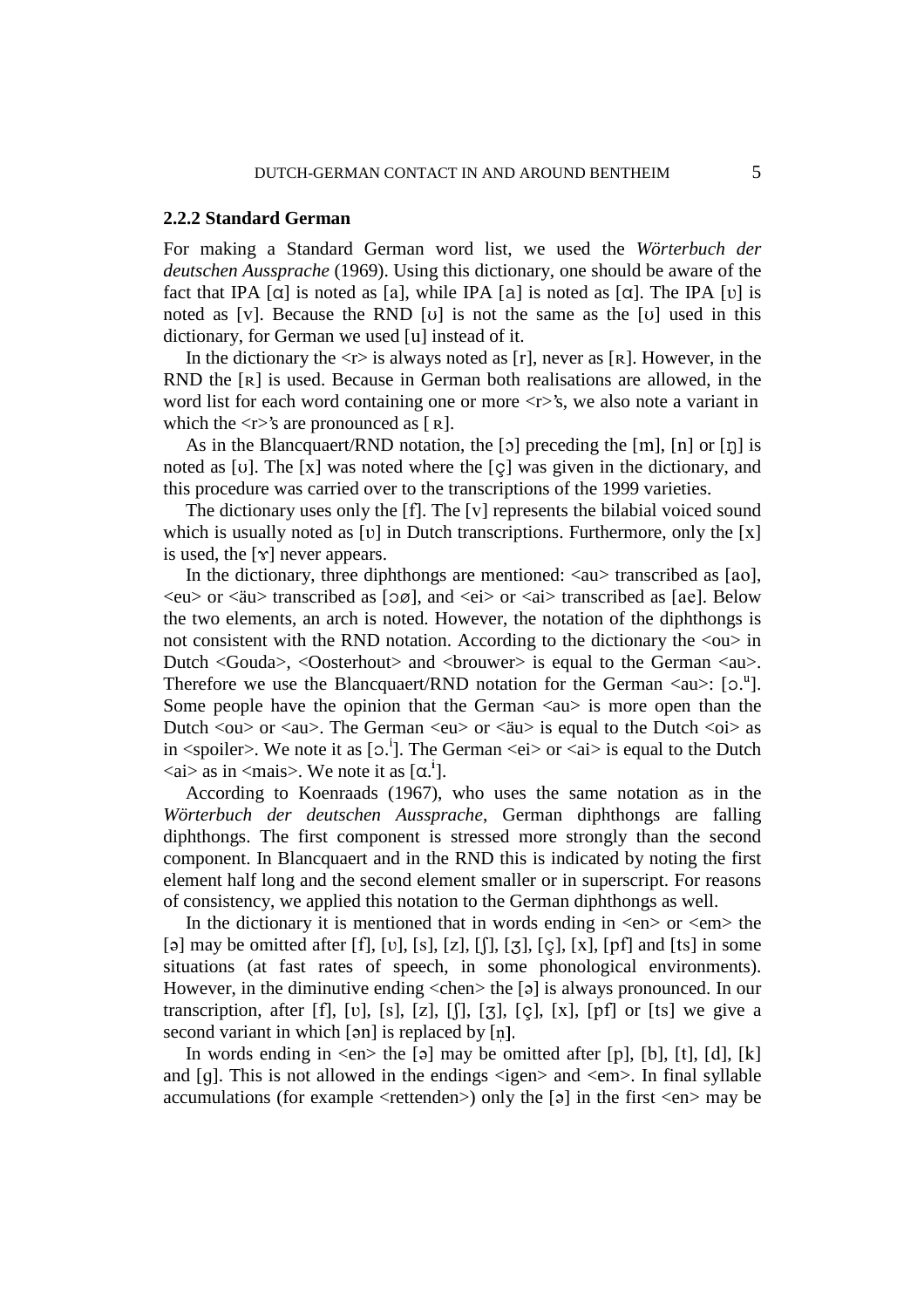## 6 WILBERT HEERINGA ET AL.

omitted. In our transcription, after  $[t]$  or  $[d]$  we give a second variant in which [ $\phi$ n] is replaced by [n̩], after [p] or [b] by [m̩], and after [k] or [g] by [ŋ].

In words ending in  $\langle$ el $\rangle$  (for example  $\langle$ Knüppel $\rangle$ ) the [ə] may be omitted, except after a vowel or after  $[q]$ ,  $[1]$  or  $[r]$ . In our transcription we give a second variant in which  $\lceil 9 \rceil$  is replaced by  $\lceil 1 \rceil$ .

In words ending in <er> (for example <Lehrer>) the <er> should be pronounced as a mid vowel. We transcribe the syllable as  $[3]$ . In words ending on  $\langle r \rangle$  where the  $\langle r \rangle$  is preceded by a long vowel (for example  $\langle v \rangle$ ), the  $\langle r \rangle$  should be pronounced as a dark mid vowel. We transcribe the  $\langle r \rangle$  as [a]. In words with one of the preliminarily syllables  $\langle er \rangle$ ,  $\langle her \rangle$ ,  $\langle ver \rangle$  or  $\langle zer \rangle$  (for example  $\langle$ Versuch $\rangle$  the  $\langle$ r $\rangle$  should be pronounced as a dark mid vowel. We would transcribe the  $\langle r \rangle$  as [ $\varphi$ ], but in our word list such words do not occur.

#### **3. Convergence and divergence with respect to standard languages**

We calculated the mutual Levenshtein distances between the old variants, the mutual distances between the new dialects, and the distances between the old and the new variants. The correlation between the old phonetic distances and the geographic distances turned out to be equal to 0.6056, while the correlation between the new phonetic distances and the geographic distances is equal to 0.5228. This reduced value already points to a more abrupt phonetic map due to the effects of the border. Furthermore the correlation between the old and the new distances is equal to 0.8394. All correlation coefficients mentioned here are significant.

## **3.1 Dutch or German?**

Goossens tries to answer the question: What are Dutch dialects? (1977: 11-30). Among other things he discusses the definition which recognizes a Dutch dialect as a variant which shows more characteristics of Dutch than of any other standard language. Goossens objection against this definition is that applying it is not feasible. One has to know the complete vocabulary of all speakers of the dialect you want to research, and besides, the vocabulary of a speaker can change any time.

However, ignoring this objection, and assuming that the informants are representative of the dialects, and that the word list is representative of the vocabulary of the informants, we can determine if dialects are Dutch or German using Levenshtein distance. Applying this definition all dialects in 1974-1975 were Dutch, including those on German territory. In 1999, the dialects in the Netherlands are still Dutch, as are the Bentheim dialects of Lage and Wilsum, while the other Bentheim dialects were German.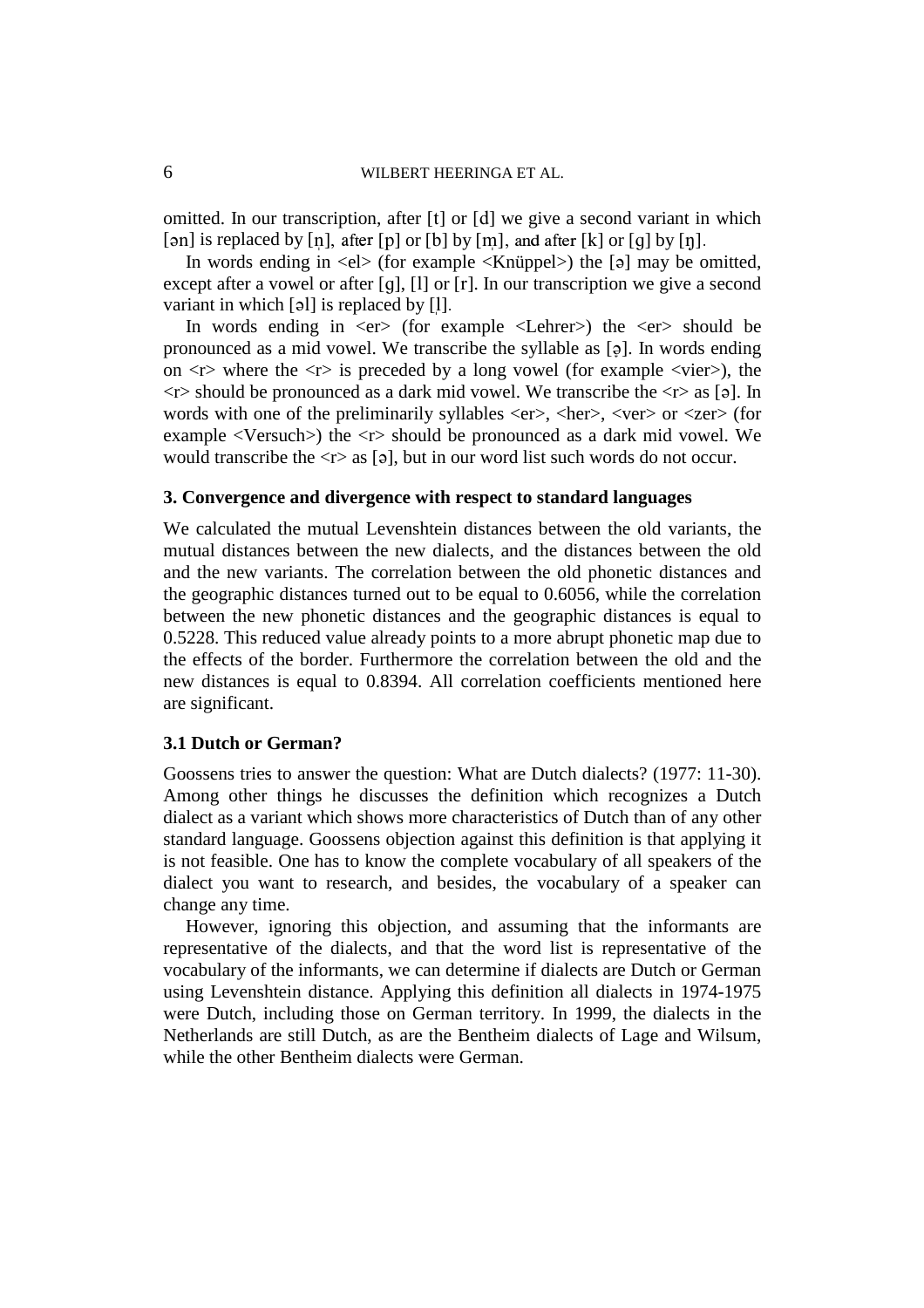#### **3.2 Examining classification results**

Clustering on the basis of the 1974-1975 dialects results in a main division consisting on the one hand of a group containing both standard languages and, on the other a group containing all dialects (see Figure 2a). We find that the southern Dutch variants (Langeveen, Lattrop and Vasse) are more similar to the German variants than to the rest of the Dutch dialects. Clustering the 1999 dialects we get a sharp division in Dutch variants (including standard Dutch) and German variants (including standard German) (see Figure 2b). Now the southern Dutch variants are grouped among the other Dutch variants, while the standard languages are grouped among the varieties of the countries they correspond with. Comparing the old and the new dendrograms shows that dialects have grown to be more similar to their corresponding standard languages.

Having 17 old dialects, 17 new dialects, 2 old standard languages and 2 new standard languages, we get a total of 38 variants. With multidimensional scaling we calculated on the basis of the mutual distances, 2 dimensional coordinates, one for each variant (see Figure 3). The result shows clearly that for each variant, the newer one is more closely located to its corresponding standard language than the older one.



**Figure 2a**. The dendrogram on the basis of the 1974-1975 distances; "sd" is the older standard Dutch, while "sg" is standard German.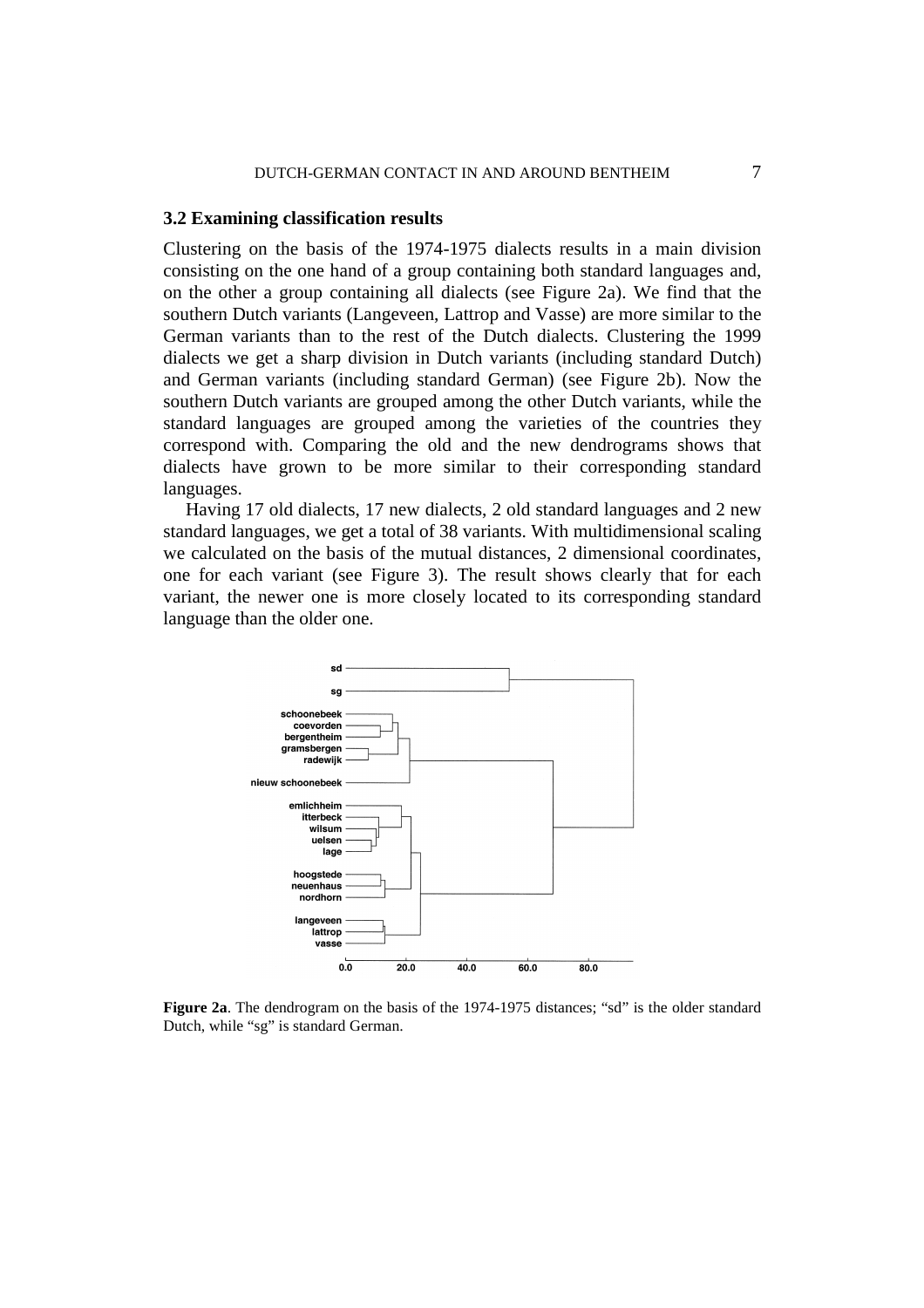

**Figure 2b**. The dendrogram on the basis of the 1999 distances; "SD" is the newer standard Dutch, while "SG" is standard German.



**Figure 3**. The multidimensional scaling plot on the basis of 38 variants, containing 17 old dialects, 17 new dialects, 2 old standard languages and 2 new standard languages. Note the similarities to the geographic map.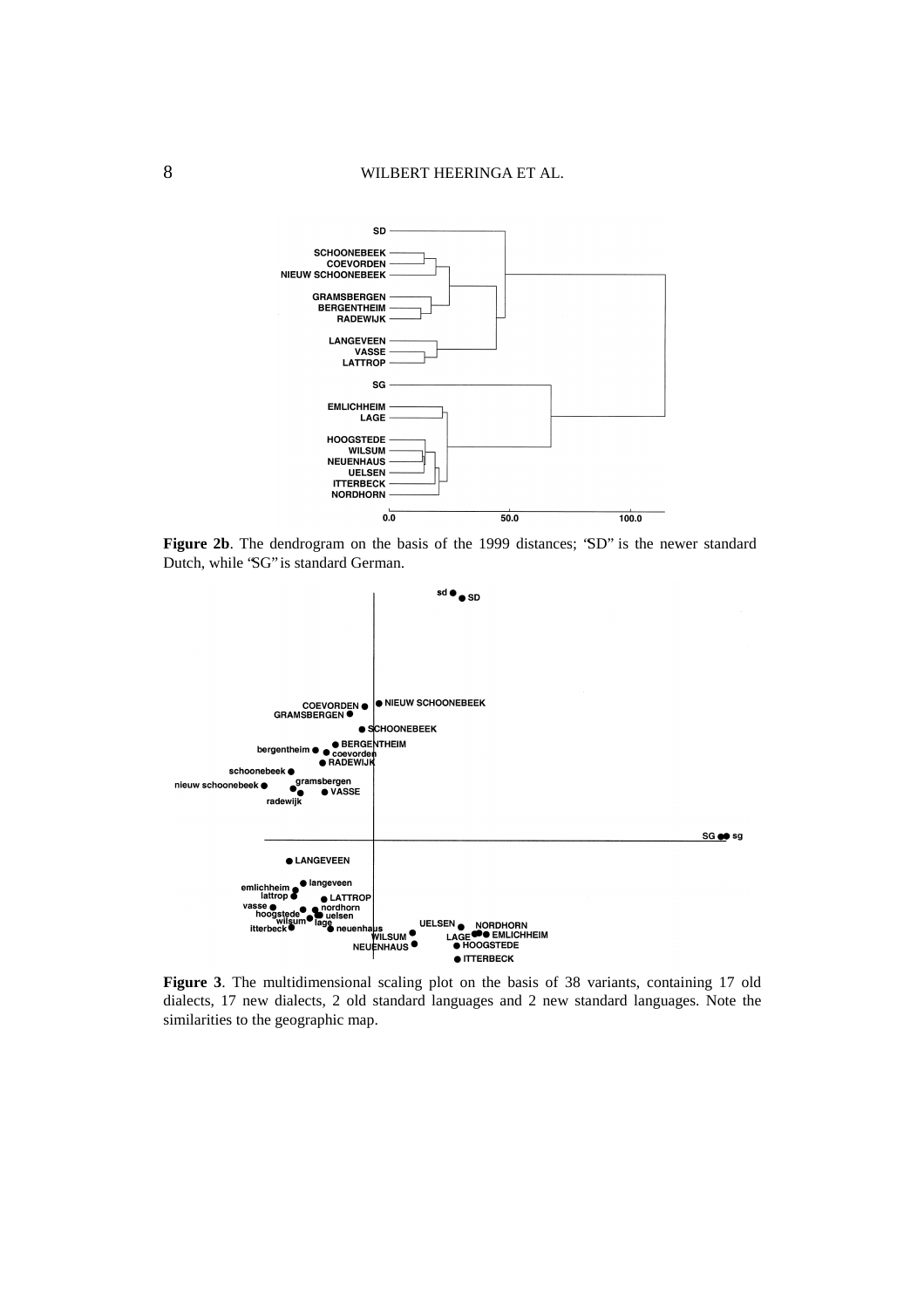#### **3.3 Convergence and divergence**

By subtracting the old distances from the new distances, we get negative and positive values. Negative values correspond with convergence, while positive values corresponds with divergence.

It turned out that all Dutch dialects converged to standard Dutch, while all German dialects diverged from standard Dutch. All German dialects converged to standard German. The Dutch dialects of Nieuw Schoonebeek, Schoonebeek, Coevorden, Gramsbergen, Vasse and Lattrop also showed some convergence toward standard German, while Radewijk, Bergentheim and Langeveen diverged from it.

Figure 4 give an idea of the extent to which dialects converged (a) or diverged (b) to their standard languages. Nieuw Schoonebeek, Schoonebeek and Vasse very strongly converged to standard Dutch, just as all German dialects converged to standard German. The extent to which other dialects converged or diverged is much smaller.

#### **4. Conclusions**

In the context of a book devoted to languages in contact, we should note the following. In the characterisation of Thomason and Kaufmann (1988), the situation we examine is clearly one of language *maintenance*: we have interviewed dialect speakers who have maintained local varieties in the face of encroaching standard languages. Although Thomason and Kaufmann caution that dialect contact situations are likely to be too complex to analyse neatly, they make the prediction that structured change may not occur without lexical borrowings from the standard languages, in accordance with the predictions of language contact theory.



**Figure 4a**. The picture shows convergence. Darker lines show stronger convergence. The grey values of the dots represent distances between the old and the new variant. Whiter dots indicate greater distances.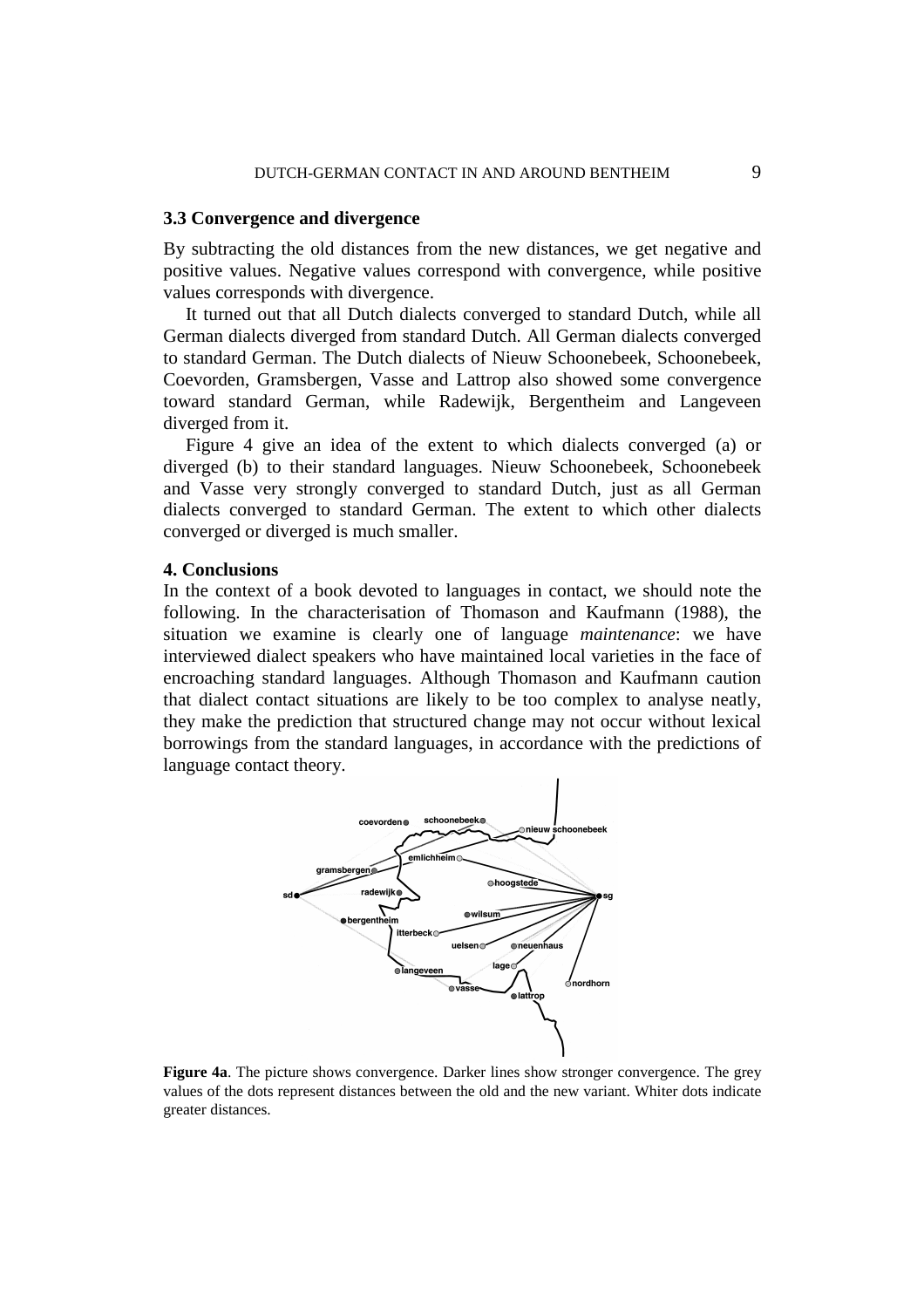

**Figure 4b**. The picture shows divergence. Darker lines show stronger divergence. The grey values of the dots represent distances between the old and the new variant. Whiter dots indicate greater distances.

More importantly the research shows that some dialects in the German part of our area of interest, which could previously be regarded as Dutch Low Saxon dialects, are now German dialects. On the other hand, Dutch dialects which were previously grouped among German Low Saxon dialects, are now grouped among the other Dutch dialects. All Dutch dialects shifted towards standard Dutch while all German dialects shifted towards standard German. Some Dutch dialects strongly converged toward standard Dutch, just like all German dialects converged toward standard German. From these facts we may conclude that the political border has a significant influence on the graduallity of the dialect continuum, acting as a separator between Dutch and German dialects.

#### **Acknowledgements**

We thank Jo Daan for giving copies of some pages of the *Tekstboekje* of Blancquaert (1939). We are also grateful to the native speaker respondents at the Bentheim area.

*University of Groningen*

#### **REFERENCES**

Auer, P. and F. Hinskens

1996 "The convergence and divergence of dial ects in Europe. New and not so new developments in an old area", *Sociolinguistica, International Yearbook of European Sociolinguistics, Convergence and divergence of dialects in Europe* (eds. U. Ammon, K. J. Mattheier and P. H. Nelde), Max Niemeyer Verlag, Tübingen, 1-30.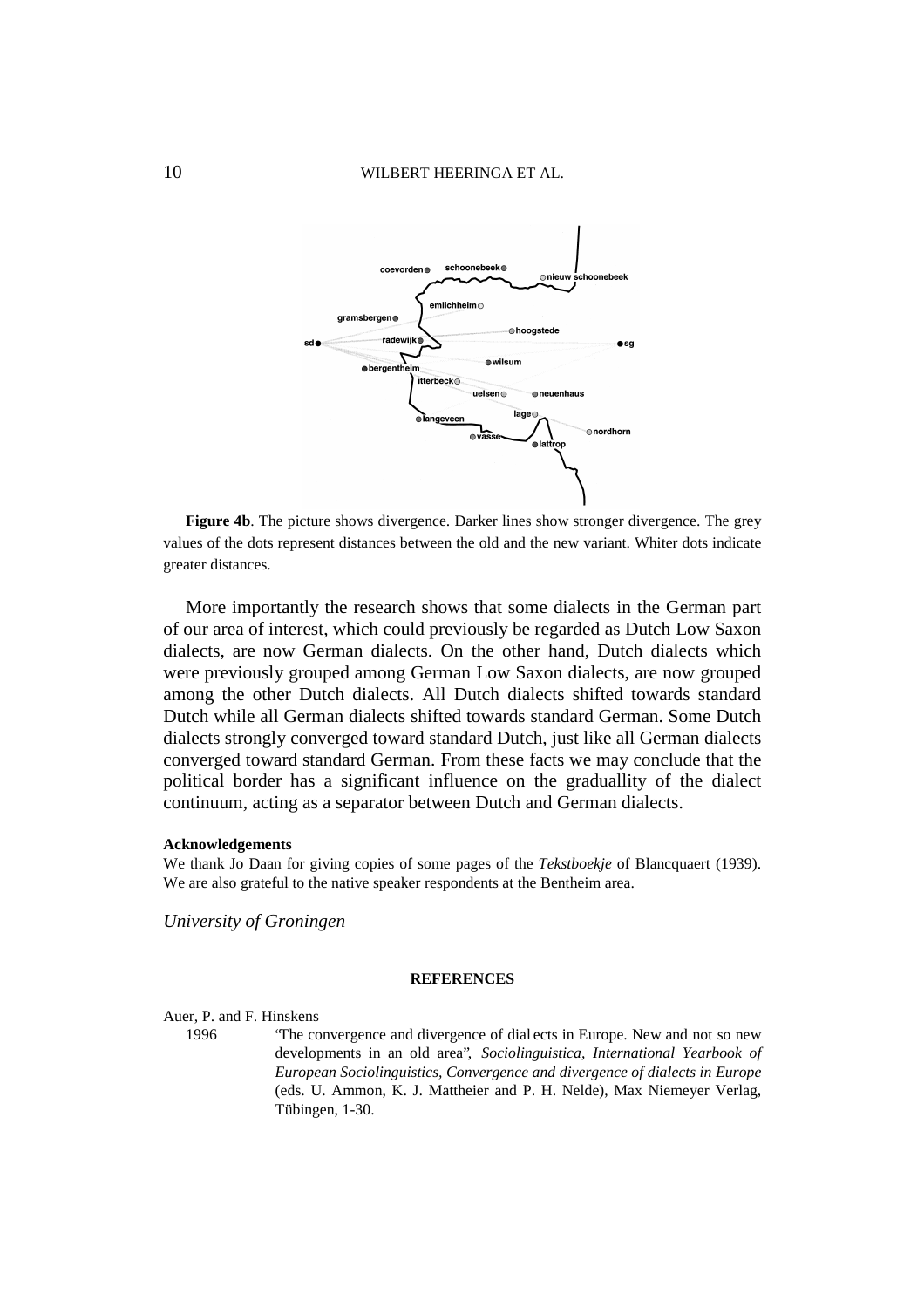| Blancquaert, E.              |                                                                                                                                                                                                                                                                                                                        |
|------------------------------|------------------------------------------------------------------------------------------------------------------------------------------------------------------------------------------------------------------------------------------------------------------------------------------------------------------------|
| 1939                         | Tekstboekje, 2 <sup>nd</sup> edition (Nederlandse Fonoplaten van Blancquaert en van<br>der Plaetse, Eerste Reeks), De Sikkel, Antwerpen.                                                                                                                                                                               |
| Entjes, H.                   |                                                                                                                                                                                                                                                                                                                        |
| 1982                         | Dialektatlas van Zuid-Drenthe en Noord-Overijsel (Reeks Nederlands(ch)e<br>Dialectatlassen 14), De Sikkel, Antwerpen.                                                                                                                                                                                                  |
| Goossens, J.                 |                                                                                                                                                                                                                                                                                                                        |
| 1977                         | Inleiding tot de Nederlandse Dialectologie, $2nd$ edition, Wolters-Noordhoff,<br>Groningen.                                                                                                                                                                                                                            |
| Jain, A. K. and R. C. Dubes  |                                                                                                                                                                                                                                                                                                                        |
| 1988                         | Algorithms for Clustering Data, Prentice Hall, Englewood Cliffs, New<br>Yersey.                                                                                                                                                                                                                                        |
| Kessler, B.                  |                                                                                                                                                                                                                                                                                                                        |
| 1995                         | 'Computational Dialectology in Irish Gaelic", Proceedings of the European<br>Association for Computational Linguistics, EACL, Dublin, 60-67.                                                                                                                                                                           |
| Koenraads, W. H. A.          |                                                                                                                                                                                                                                                                                                                        |
| 1967                         | Deutsche Laut- und Aussprachlehre für Niederländer, P. Noordhoff N. V.,<br>Groningen.                                                                                                                                                                                                                                  |
| Kremer, L.                   |                                                                                                                                                                                                                                                                                                                        |
| 1984                         | 'Die niederländisch-deutsche Staatsgrenze als subjektive Dialektgrenze",<br>Driemaandelijkse Bladen 36, 76-83.                                                                                                                                                                                                         |
| 1990                         | 'Kontinuum oder Bruchstelle? Zur Entwicklung der Grenzdialekte zwischen<br>Niederrhein und Vechtegebiet", Grenzdialekte. Studien zur Entwicklung<br>kontinentalwestgermanischer Dialektkontinua (eds. L. Kremer and H. Nie-<br>baum), Georg Olms Verlag, Hildesheim, Zürich and New York, 85-123.                      |
| Kruskal, J. B.               |                                                                                                                                                                                                                                                                                                                        |
| 1983                         | "An overview of sequence comparison", Time Warps, String Edits, and<br>Macromolecules: The Theory and Practice of Sequence Comparison (eds. D.<br>Sankoff and J. Kruskal), Addison-Wesley, Massachusetts, 1-40.                                                                                                        |
| Kruskal, J. B. and M. Wish   |                                                                                                                                                                                                                                                                                                                        |
| 1984                         | Multidimensional Scaling, Sage Publications, Beverly Hills and London.                                                                                                                                                                                                                                                 |
| Nerbonne, J. and W. Heeringa |                                                                                                                                                                                                                                                                                                                        |
| 1998                         | 'Computationele Classificatie van Nederlandse Dialecten'', Taal en Tongval<br>50/2, 164-193.                                                                                                                                                                                                                           |
| 1996                         | Nerbonne, J., W. Heeringa, E. van den Hout, P. van der Kooi, S. Otten and W. van de Vis<br>'Phonetic Distance between Dutch Dialects', CLIN VI, Papers from the sixth<br>CLIN meeting (eds. G. Durieux, W. Daelemans and S. Gillis), University of<br>Antwerp, Center for Dutch Language and Speech, Antwerp, 185-202. |
|                              | Nerbonne, J., W. J. Heeringa and P. Kleiweg                                                                                                                                                                                                                                                                            |
| 1999                         | 'Edit distance and dialect proximity'', Time Warps, String Edits and<br>Macromolecules: The Theory and Practice of Sequence Comparison (eds. D.<br>Sankoff and J. Kruskal), 2 <sup>nd</sup> edtion, CSLI, Stanford, CA, v-xv.                                                                                          |
| Niebaum, H.                  |                                                                                                                                                                                                                                                                                                                        |
| 1990                         | 'Staatsgrenze als Bruchstelle? Die Grenzdialekte zwischen Dollart und<br>Vechtegebiet", Grenzdialekte. Studien zur Entwicklung kontinentalwest-<br>germanischer Dialektkontinua (eds. L. Kremer and H. Niebaum), Georg<br>Olms Verlag, Hildesheim, Zürich and New York, 49-83.                                         |